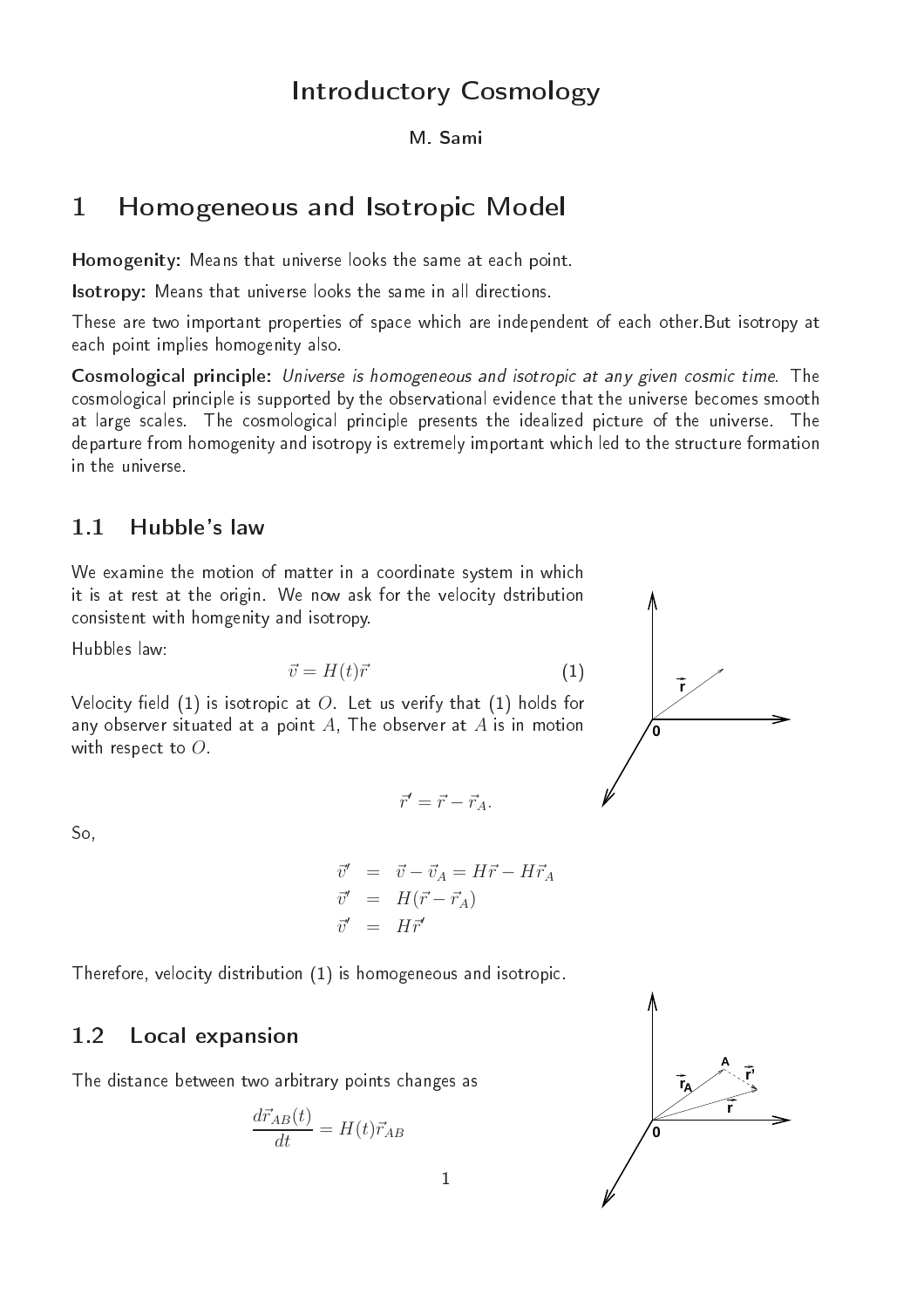Therefore,

$$
\vec{r}_{AB}(t) = \vec{r}_{AB}(t_0) \exp\left(\int_{t_0}^t H(t')dt'\right)
$$

**Remark:** The dynamics will be decided by  $H(t)$ . If  $H(t) = const.$ , then

$$
\vec{r}_{AB}(t) = \vec{r}_{AB}(t_0)e^{(t-t_0)H}
$$

## 1.3 Evolution of density

$$
\rho = \frac{M}{\frac{4\pi}{3}R^3}
$$

$$
\frac{d\rho(t)}{dt} = -\frac{3M}{\left[\frac{4\pi}{3}R^4\right]} \frac{dR}{dt}
$$

But  $dR/dt = v = HR$ . Therefore,

$$
\frac{d\rho(t)}{dt} = -\frac{3M}{\left[\frac{4\pi}{3}R^3\right]}H = -3\rho H
$$

$$
\frac{d\rho}{dt}=-3\rho H
$$



(2) an also be obtained from ontinuity equation

$$
\frac{\partial \rho}{\partial t} = -\vec{\nabla} \cdot (\rho \vec{v})
$$

 $\rho$  - function of time alone:

$$
\frac{\partial \rho}{\partial t} = \rho H \vec{\nabla} \cdot \vec{r} = -3\rho H
$$
\n
$$
\frac{\partial \rho}{\partial t} = \frac{d}{dt} \rho
$$
\n(3)

Homogeneity and isotropy is a preserved property in time.

### 2Evolution Equation

The acceleration of a particle with mass  $m$  due to the gravitational force of  $M$  is given by:

$$
\frac{d^2R(t)}{dt^2} = \frac{-GM}{R^2(t)}
$$

$$
\frac{d^2R(t)}{dt^2} = \frac{d}{dt}(HR) = H\frac{dR}{dt} + R\frac{dH}{dt} = H^2R + R\frac{dH}{dt}
$$

$$
\frac{dH}{dt} = -\frac{GM}{R^3} - H^2
$$

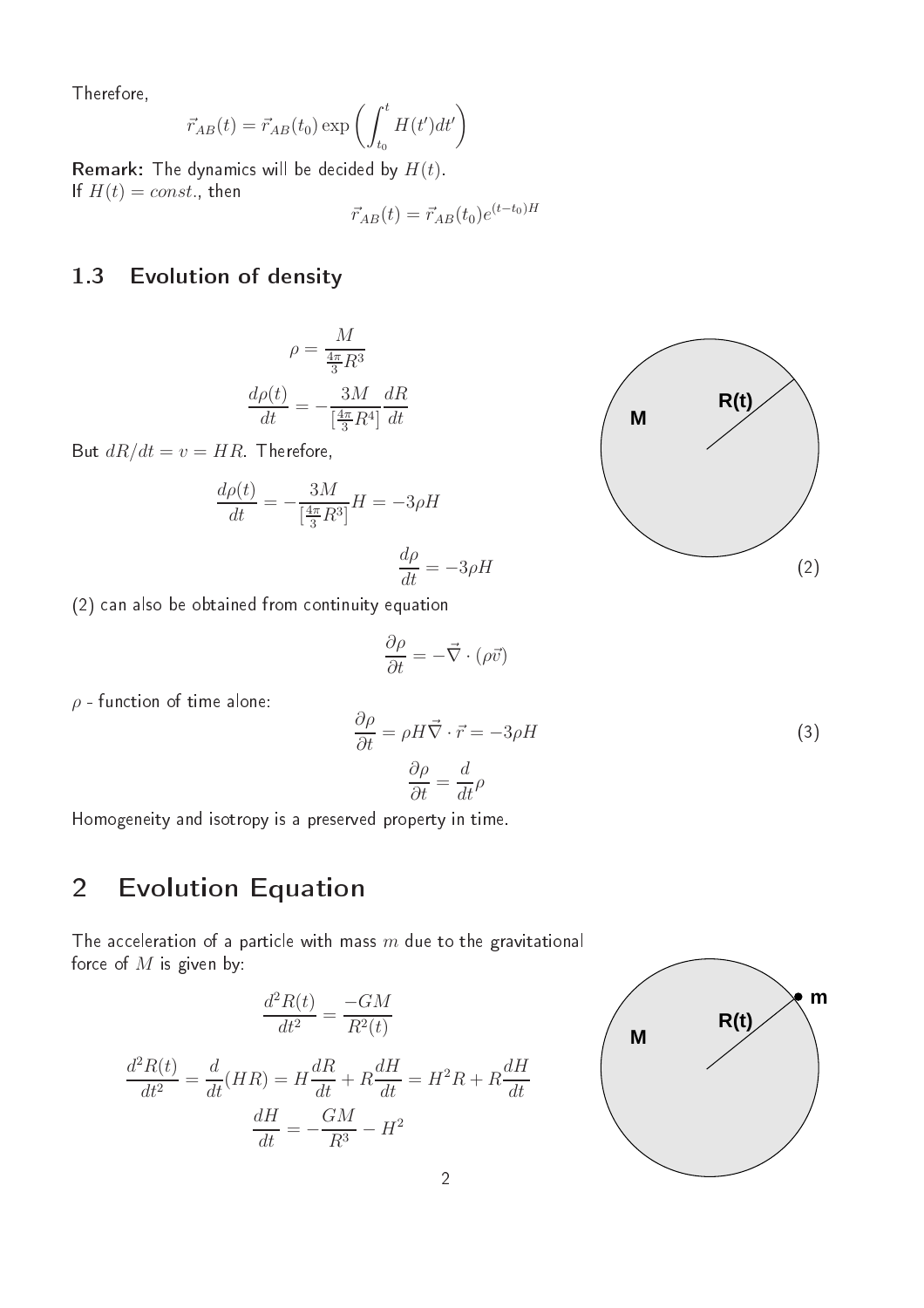$$
\frac{dH}{dt} = -H^2 - \frac{4\pi}{3}G\rho\tag{4}
$$

**Remark**: If  $H = const$ , eqn (4) is inconsistent. Infact  $H = const$  (with  $\frac{dh}{dt} = \frac{\ddot{R}}{R} - H^2$ ) would imply  $\ddot{R}(t) > 0$ , which cannot come from eqn (4).

**Friedman Equation:** Multiply eqn (3) by  $dR(t)/dt$ :

$$
\frac{dR}{dt}\left(\frac{d^2R}{dt^2}\right) = -\frac{GM}{R^2}\frac{dR}{dt}
$$
\n
$$
\frac{1}{2}\frac{d}{dt}\left(\frac{dR}{dt}\right)^2 = \frac{d}{dt}\left(\frac{GM}{R}\right)
$$
\n
$$
\frac{d}{dt}\left[\frac{1}{2}\left(\frac{dR}{dt}\right)^2 - \frac{GM}{R}\right] = 0
$$
\n
$$
\frac{1}{2}\left(\frac{dR}{dt}\right)^2 - \frac{GM}{R} = A = const
$$
\n
$$
M = \frac{4}{3}\pi\rho R^3
$$
\n(5)

### Determining the constant  $A$

 $\{t_0, \rho_0\}$  present epoch and select a value of  $R=R_0$  at  $t=t_0$  for the sphere.

$$
A = \frac{1}{2} \left(\frac{dR}{dt}\right)_{t=t_0}^2 - \frac{4}{3} \pi G R_0^2 \rho_0
$$
  

$$
= \frac{1}{2} H_0^2 R_0^2 - \frac{4}{3} \pi G R_0^2 \rho_0
$$
  

$$
\left(\frac{dR}{dt}\right)^2 = \frac{8\pi G}{3} \rho R^2 - \frac{8\pi G}{3} R_0^2 \left[\rho_0 - \frac{3H_0^2}{8\pi G}\right]
$$
(6)

This is called Freidman equation. From continuity equation

$$
\rho(t) = \frac{\rho_0 R_0^3}{R^3}
$$

# 2.1 General character of the solution of (6)

At present,  $\frac{dR}{dt}>0$  implies that  $R$  was smaller in the past, but  $\frac{8\pi G}{3}\rho R^2$  was larger, so  $\frac{dR}{dt}$  was larger in the past:

$$
\left| R(t_0) = 0, \qquad \left. \frac{dR}{dt} \right|_{t=t_0} = +\infty \qquad t = t_0
$$

Explanation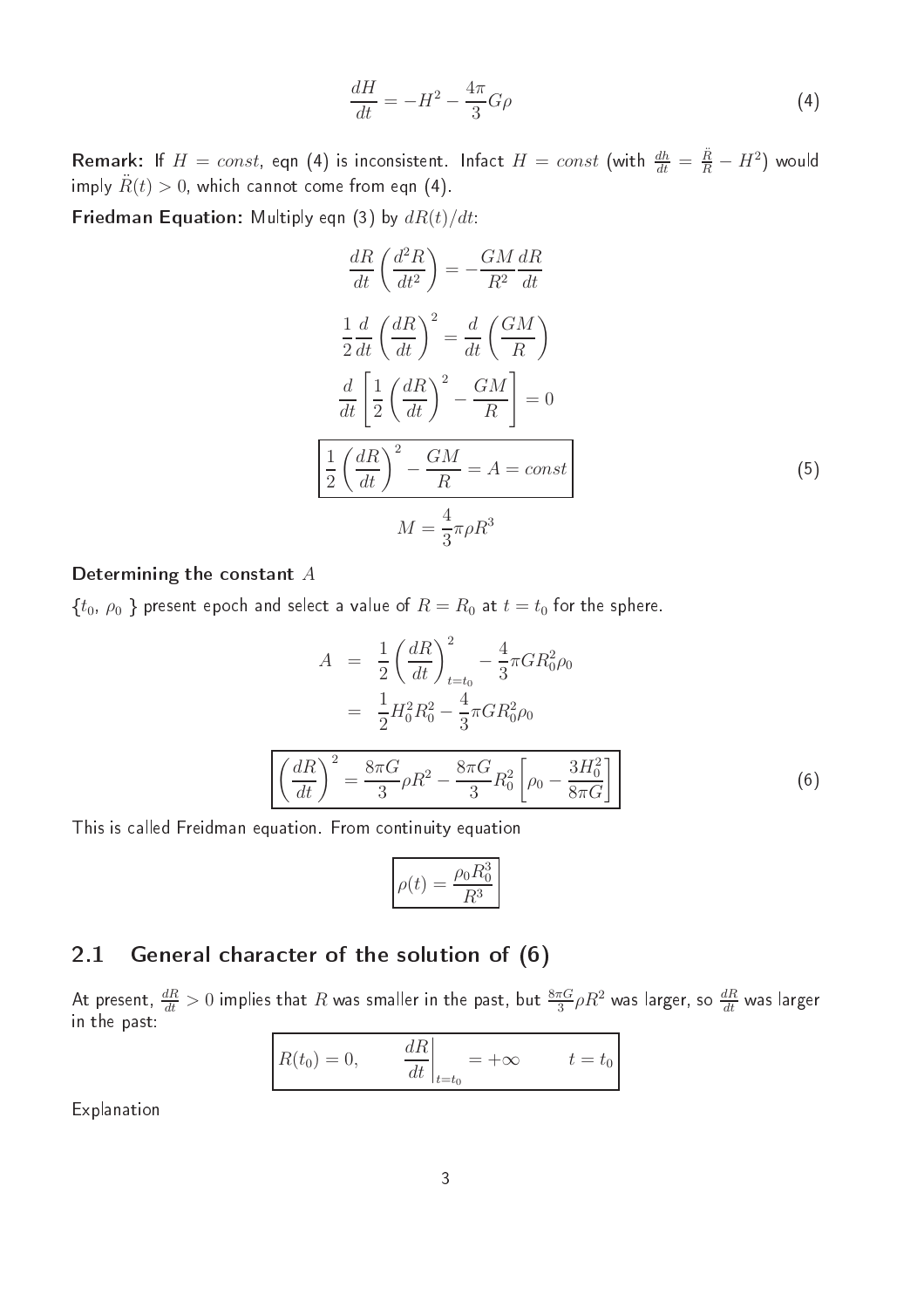$R \ge 0$  by definition,  $\ddot{R}(t) < 0$ ,  $\rho > 0$ 

Hence  $R(t)$  was smaller and smaller as we go into past deeper and deeper, and  $dR/dt$  becomes larger and larger. Consequently, there was an epoch, say  $t=0$ , when

$$
R(t=0) = R(0) = 0 \qquad \left. \frac{dR}{dt} \right|_{t=0} = \infty
$$

**Critical density**: The prediction of the future depends upon the sign of  $[\rho_0 - 3H_0/8\pi G]$  or how the present density compares with the critical density  $\rho_c$ :

$$
\rho_c=\frac{3H_0^2}{8\pi G}
$$

We also defined the dimensionless density parameter  $\Omega_0$ :

$$
\Omega_0 \equiv \frac{\rho_0}{\rho} = \frac{8\pi G \rho_0}{3H_0^2}
$$

#### Classification of the solution  $2.2$

- $\log P_{\rho 0} > \rho_c$  The second term in eqn (6) is positive. As R increases, the first term decreases and eventually becomes equal to the second term at a particular time. The RHS of eqn (6) then vanishes and expansion ceases, and contraction begins.
- II  $\rho_0 < \rho_c$  RHS of equation (6) is positive, leading to expansion forever. As  $t \to \infty$ ,  $R \to \infty$

$$
\left. \frac{dR}{dt} \right|_{t=\infty} = \left[ \frac{8\pi G}{3} R_0^2 (\rho_c - \rho) \right]^{1/2}
$$

III  $\rho_0 = \rho_c$  Expansion continues without bound.

## 2.3 Maximum Age Estimate

 $t = 0$ ,  $R = 0$ . Suppose the expansion rate is constant and given by the present value of Hubble parameter,

$$
R(t_0) \equiv R_0 = \left(\frac{dR}{dt}\right)_{t=0} t_0 = H_0 R_0 t_0
$$

$$
t_0 = \frac{1}{H_0} \qquad \boxed{T_0 \simeq h^{-1} 9.8 \times 10^9 years}
$$

$$
H_0 \simeq 100 kms^{-1} mpc^{-1} \quad h \simeq 1 - 0.5 \quad t \simeq 9.8 \times 10^9 h^{-1} years
$$

$$
0.37 < H_0 t_0 < 1.47
$$



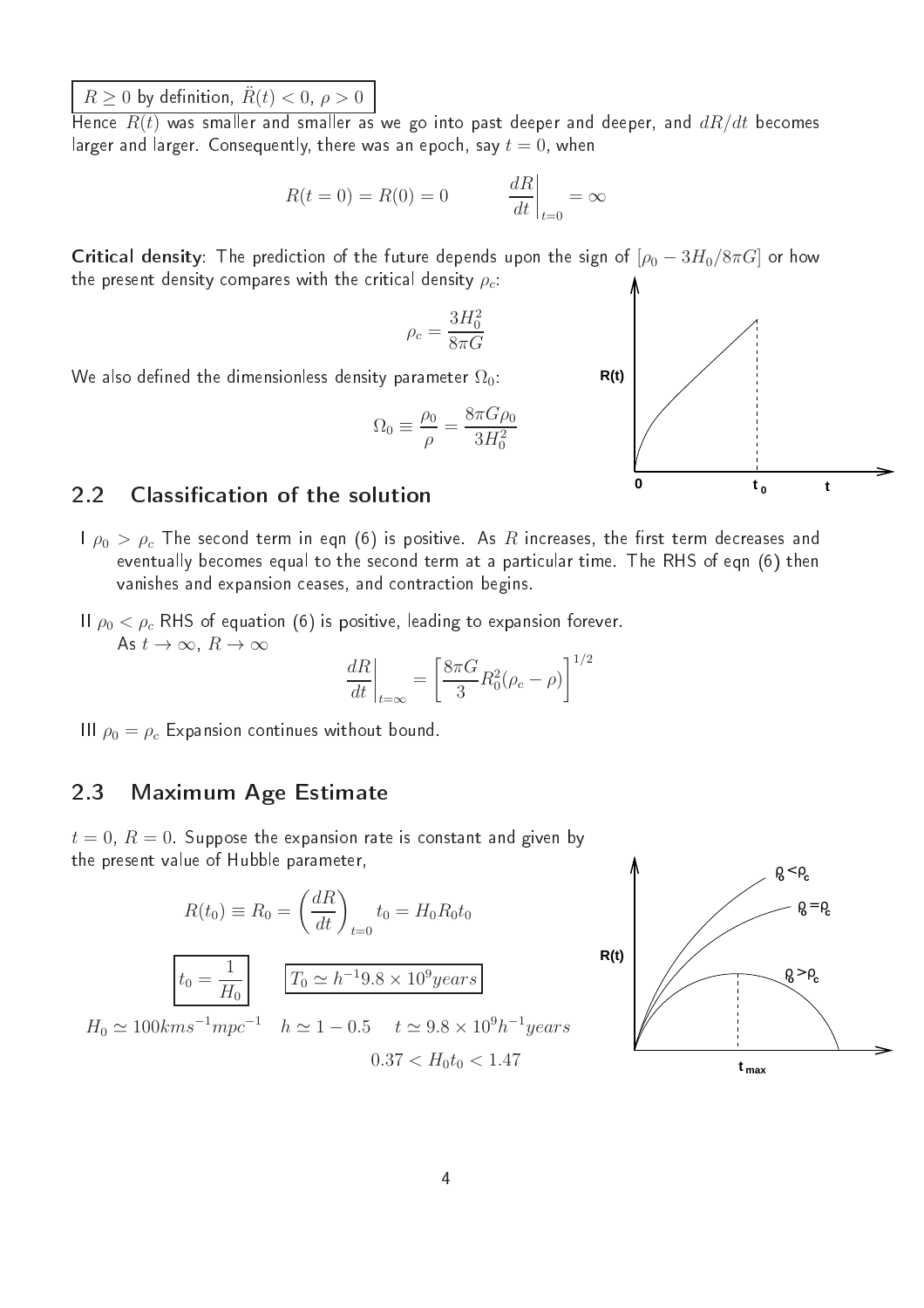### 3Solutions of Evolution Equation

$$
\rho_0 = \rho_c \text{ or } \Omega_0 = 1
$$

$$
\left(\frac{dR}{dt}\right)^2 = \frac{8\pi G}{3}\rho R^2 \qquad \rho(t) = \frac{\rho_0}{R^3}R_0^3
$$

$$
\left(\frac{dR}{dt}\right)^2 = \frac{8\pi G}{3}\frac{\rho_0 R_0^3}{R} \qquad dRR^{1/2} = const.dt
$$

$$
R(t) = R(t=0)(t/t_0)^{2/3} \qquad \Rightarrow \boxed{R_0 \left(\frac{t}{t_0}\right)^{2/3}} = R(t)
$$

$$
R(t) \propto t^{2/3}
$$
Therefore  $t_0 = 2.1$ 

Therefore,  $t_0 = \frac{2}{3}$ 3 1  $H_0$ 

 $\dot{R} = HR$ 

$$
\rho(t) = \frac{\rho_0 R_0^3}{R^3(t)} = \frac{\rho_0 R_0^3}{R_0^3 (t/t_0)^2} = \frac{3H_0^2}{8\pi G t^2} t_0^2 = \frac{3H_0^2}{8\pi G t^2} \frac{4}{9} \frac{1}{H_0^2} = \frac{1}{6\pi G t^2}
$$

$$
\rho(t) = \frac{1}{6\pi G t^2}
$$

# 3.1 Pressure corrections: Relativistic effects

$$
\frac{\partial \rho}{\partial t} + 3H\left(\rho + \frac{P}{c^2}\right) = 0\tag{7}
$$

$$
\frac{\ddot{R}}{R} = \frac{-4\pi G}{3} \left( \rho + \frac{P}{c^2} \right)
$$
\n(8)

$$
\frac{\dot{R}^2}{2} - \frac{4\pi G}{3}R^2\rho = A
$$
\n(9)

Consisten
y he
k: Dierentiating (9), we get

$$
\dot{R}\ddot{R} - \frac{4\pi G}{3}R^2\dot{\rho} - \frac{4\pi G}{3} \times 2 \times \rho \dot{R}R = 0
$$

$$
\dot{R}\ddot{R} + \frac{4\pi G}{3}R^2H\left(\rho + \frac{P}{c^2}\right) - \frac{8\pi G}{3}\rho\dot{R}R = 0
$$

$$
\frac{\ddot{R}}{R} + \frac{4\pi G}{3}\left(\rho + \frac{P}{c^2}\right) - \frac{8\pi G}{3}\rho = 0
$$

$$
\boxed{\frac{\ddot{R}}{R} = \frac{-4\pi G}{3}\left(\rho + \frac{P}{c^2}\right)}
$$

System (7), (8) and (9) are consistent.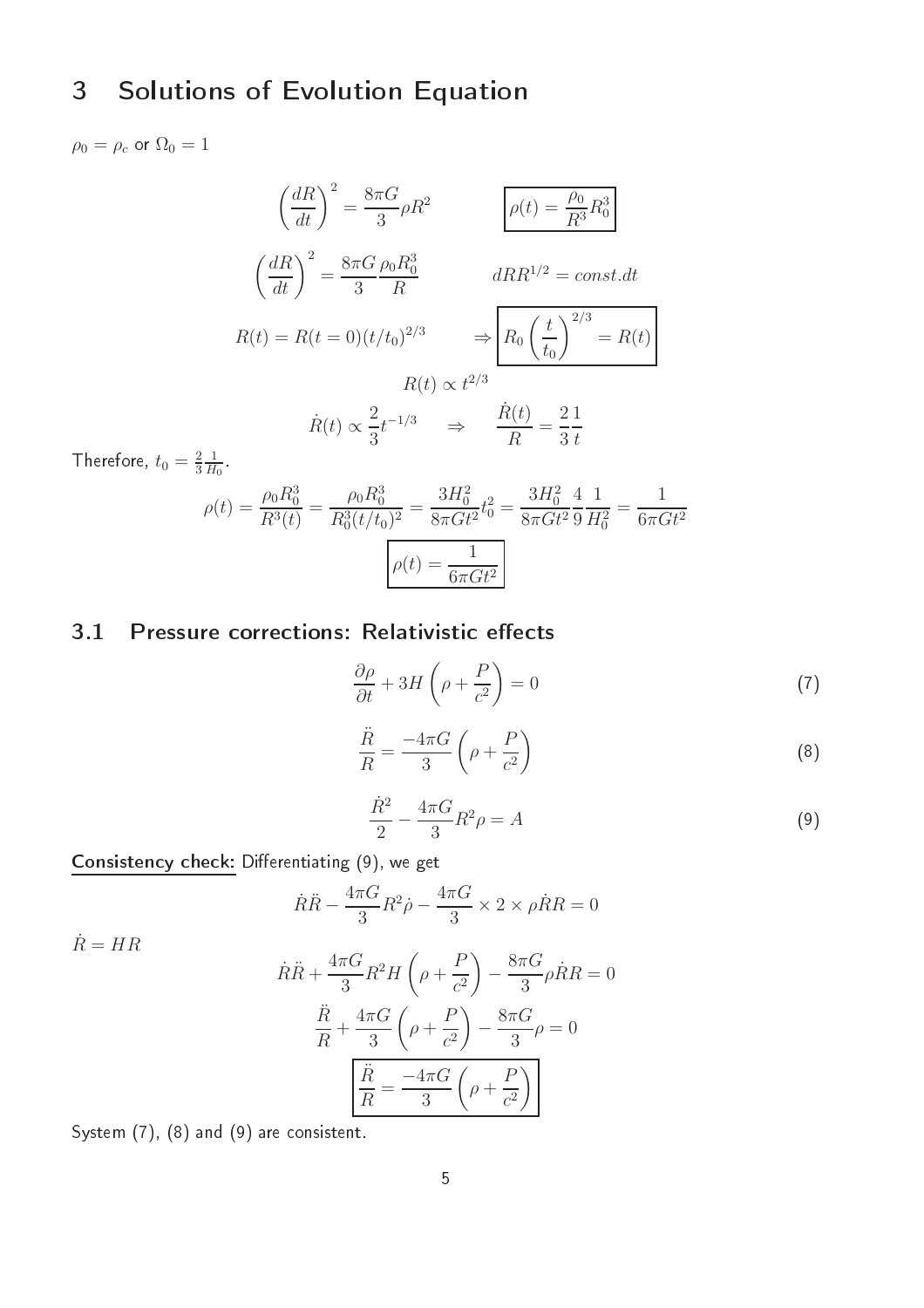## 3.2 Solution of Equations in Case of Radiation Domination

Equation of State: Out of the eqs (7), (8) and (9), only two are independtent. Eq. (9) an be obtained from (7) and (8). These eqs can be solved and  $\rho(t)$ ,  $R(t)$  can be uniquely determined provided the equation of state (= relation between  $\rho$  and P) is given. This relation, in simple cases, an be written as

$$
P = \omega \rho c^{2}, \qquad \qquad \omega = \begin{cases} 0 & \text{Dust} \\ \frac{1}{3} & \text{Radiation} \\ -1 & \text{Cosmological constant} \end{cases}
$$

 $\omega=\frac{1}{3}$  $\frac{1}{3}$ ,  $\rho_0 = \rho_c$ 

$$
\frac{\partial \rho}{\partial t} + 3H \left( \rho + \frac{P}{c^2} \right) = 0 \qquad \Rightarrow \qquad \frac{\partial \rho}{\partial t} + 4H\rho = 0
$$

$$
\rho(t) = \rho_0 \frac{R_0^4}{R^4(t)}
$$

$$
\left( \frac{\dot{R}}{R} \right)^2 = \frac{8\pi G}{3} \rho \qquad \Rightarrow \qquad \dot{R}(t) \propto \frac{1}{R(t)}
$$

$$
R(t) = R_0 \left( \frac{t}{t_0} \right)^{1/2}
$$

$$
H(t) = \frac{1}{2t} \qquad \Rightarrow \qquad \boxed{t_0 = \frac{1}{2H_0}}
$$

$$
\rho(t) = \frac{3}{32\pi G} \frac{1}{t^2}
$$

# Standard Form of Evolution Equations

Comoving Coordinates: These oordinates are are arried along with the expansion. Sin
e the expansion is uniform, the relation between the Physical and Comoving Coordinates is given by

$$
\vec{r}(t) = a(t)\vec{x} \qquad \qquad a(t) \to scale\ factor
$$

The uniformity of expansion is encoded in the scale factor.

$$
\left(\frac{dR}{dt}\right)^2 = \frac{8\pi G}{3}\rho R^2 - \frac{8\pi G}{3}R_0^2[\rho_0 - \rho_c]
$$

Put  $R(t) = a(t)x$ 

$$
\left(\frac{\dot{a}}{a}\right)^2 = \frac{8\pi G}{3}\rho - \frac{H}{x^2 a^2}
$$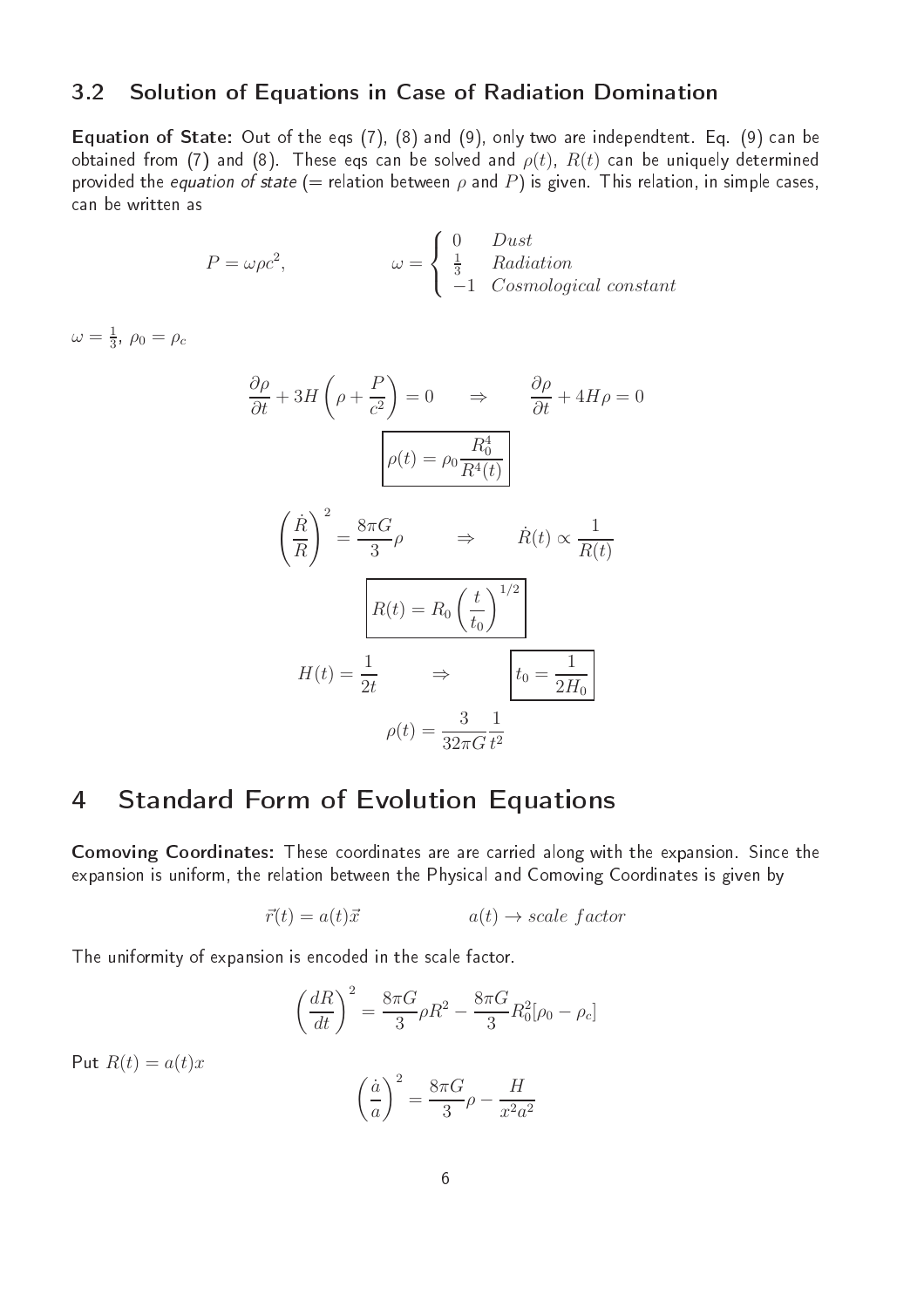Let  $Kc^2 = \frac{A}{x^2}$  or  $K = \frac{A}{x^2c^2}$  Dimensionally

$$
[K] = \frac{L^2}{T^2} \frac{1}{L^2 \frac{L^2}{T^2}} = L^{-2}
$$

$$
\left(\frac{\dot{a}}{a}\right)^2 = \frac{8\pi G}{3} \rho - \frac{Kc^2}{a^2}
$$

$$
\frac{\ddot{a}}{a} = \frac{-4\pi G}{3} \left(\rho + \frac{3P}{c^2}\right)
$$

$$
\frac{\partial \rho}{\partial t} + 3H(\rho + P) = 0
$$

$$
\left(\frac{\dot{a}}{a}\right)^2 = \frac{8\pi G}{3} \rho - \frac{K}{a^2}
$$

$$
\frac{\ddot{a}}{a} = \frac{-4\pi G}{3} (\rho + 3P)
$$

Also, from (8)

Putting  $c = 1$ 

# 4.1 Thermal History

For 
$$
K = 0
$$
,  $\rho_r(t) = \frac{3}{32\pi G t^2}$   

$$
\rho_r(t) = \alpha T^4
$$

$$
T = \left(\frac{3}{32\pi G\alpha}\right)^{1/4} t^{-1/2}
$$

$$
T_K = 1.5 \times 10^{10} t_{sec}^{-1/2}
$$

$$
\rho_r(t) \propto \frac{1}{a^4} \qquad \Rightarrow \qquad T(a) = T_0 \left(\frac{a_0}{a}\right)
$$

# 4.2 Decoupling

Decoupling takes place at a temperature equal to the binding energy of Hydrogen atom.

$$
3k_B T_d = 13.6 eV
$$

$$
T_d = \frac{13.6 eV}{3k_B} \approx 5 \times 10^4 K \quad (1 eV \simeq 10^4 K)
$$

However, temperature in reality is mu
h smaller than this

$$
T_d \simeq 3000K \qquad \Rightarrow \qquad \frac{a_0}{a_d} = \frac{3000}{T_0} \simeq 1000
$$